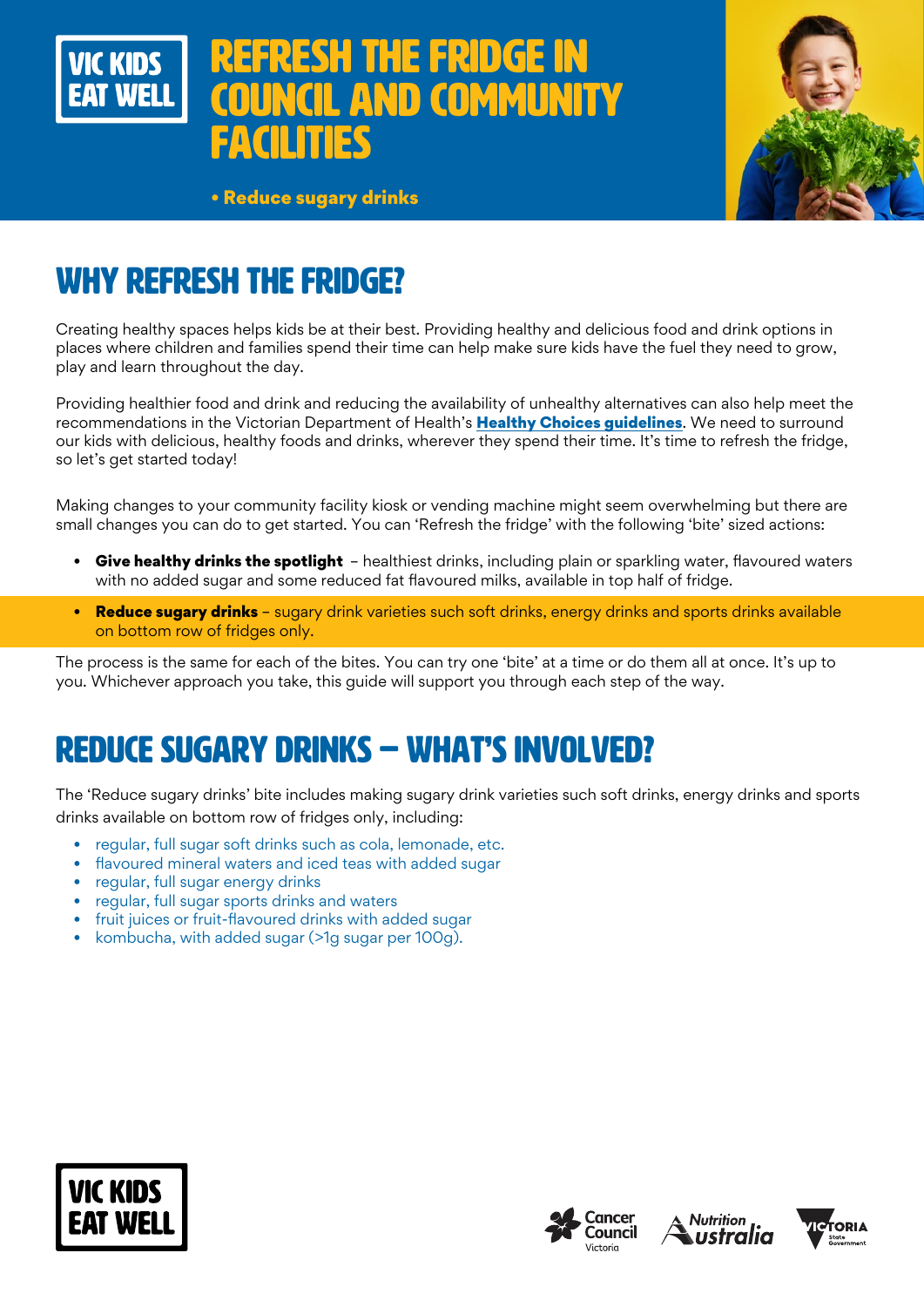### To reduce sugary drinks, follow our three simple steps:





# STEP ONE: REVIEW

Start by reviewing what sugary drinks are currently available at the facility.

This will help identify which drinks should be reduced and moved to the least prominent part of the fridges or vending machines – this is generally the bottom row, but for those easily accessed by children you may consider placing these drinks in the top row. Consider all the sugary drinks available including those sold in the café or kiosk and any vending machines.

You can use the free product assessment tool, **[FoodChecker](https://foodchecker.heas.health.vic.gov.au/)**, to review the drinks available in your facility and determine which ones are sugary drinks and which are the healthier options.

Just select the 'quick product check' button, then search or assess products in the category 'drinks'. All drinks classified as RED in [FoodChecker](https://foodchecker.heas.health.vic.gov.au/) are considered sugary drinks. These will be the drinks you can place along the bottom row of the fridge or vending machine.









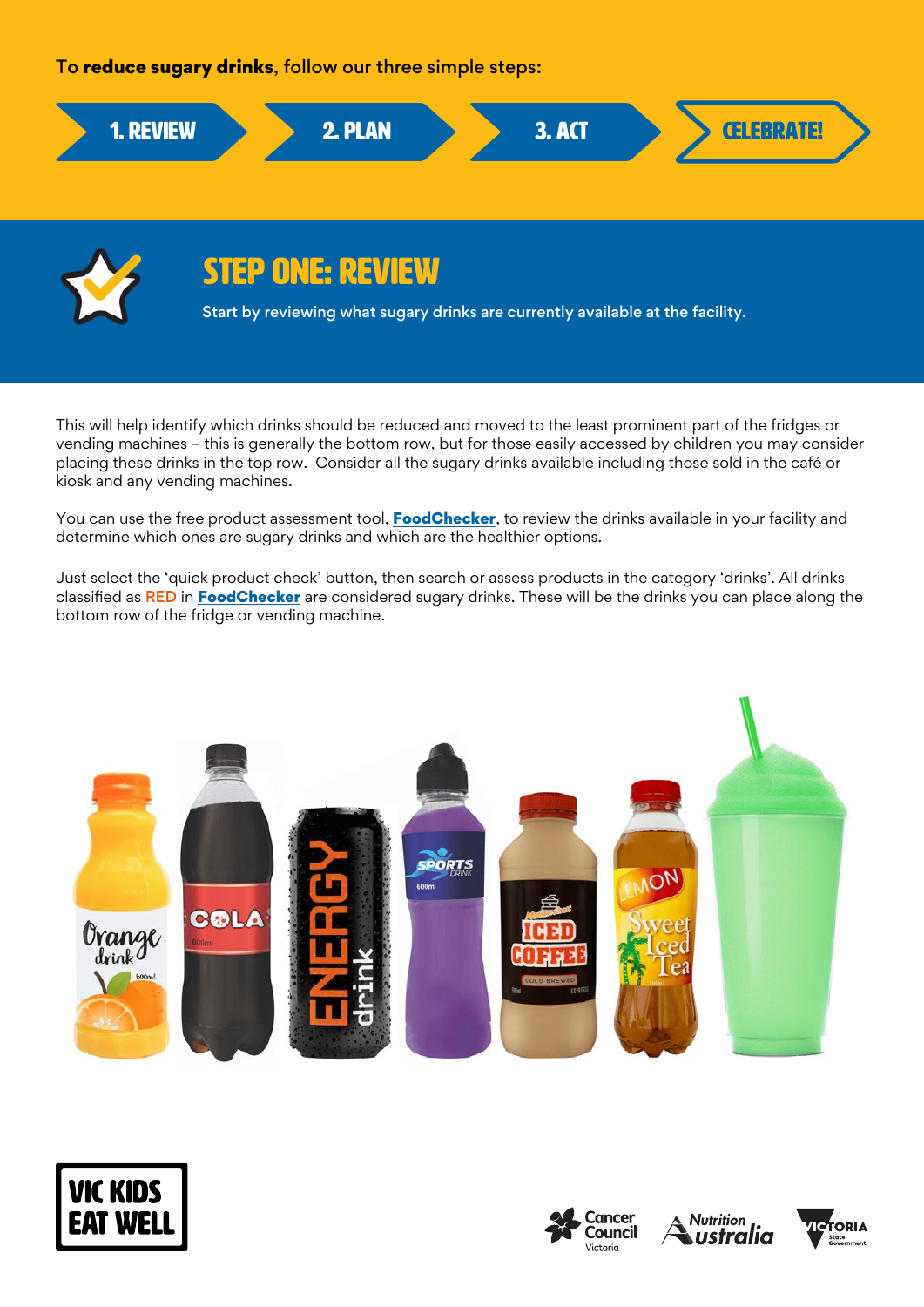

### STEP TWO: PLAN

Now you know what you have, decide how you will make your changes.

Decide which sugary drinks you're able to stop selling and which you would like to keep to move to the less prominent part of fridges and/or vending machines. For instance, you may want to keep some of your best sellers and remove the less popular varieties. Or you may want to offer only one or two flavours of a kombucha rather than four or five.

You also need to learn how the drinks are purchased. Find out where the facility's food service purchases its drinks from for the café or kiosk and/or vending machines. It could be:

- a major brand drink supplier
- a local distributor or wholesaler.

Once you know where the facility purchases its drinks from, contact the supplier to discuss the new requirement for less sugary drinks.

# Preparing for change

### TIP!

If there is a contract or agreement in place, discuss with the supplier what flexibility there is and how healthier options could be included in the existing contract.

If the facility uses a major brand drink supplier, the good news is they are generally open to modifying the types of drinks in their fridges or vending machines to offer mainly healthier options, as well as removing branding associated with sugary drinks and promoting their water brands instead.

If the contract is set, you might need to wait to influence the contract when it comes time for renewal. Or consider using a different supplier that can offer the healthier drinks you want.

There are different ways to introduce changes and make improvements to the drinks in a facility's food service. You can make changes all at once or use a gradual approach:

- All at once: this is a quick way to drastically improve the healthiness of your drinks offering and works best if there are only a few changes to make.
- A gradual approach: this option gives customers more time to get used to the changes and an opportunity to try alternative drinks before other drinks are removed. It is often the more readily accepted option if you need to make lots of changes to the drinks available.













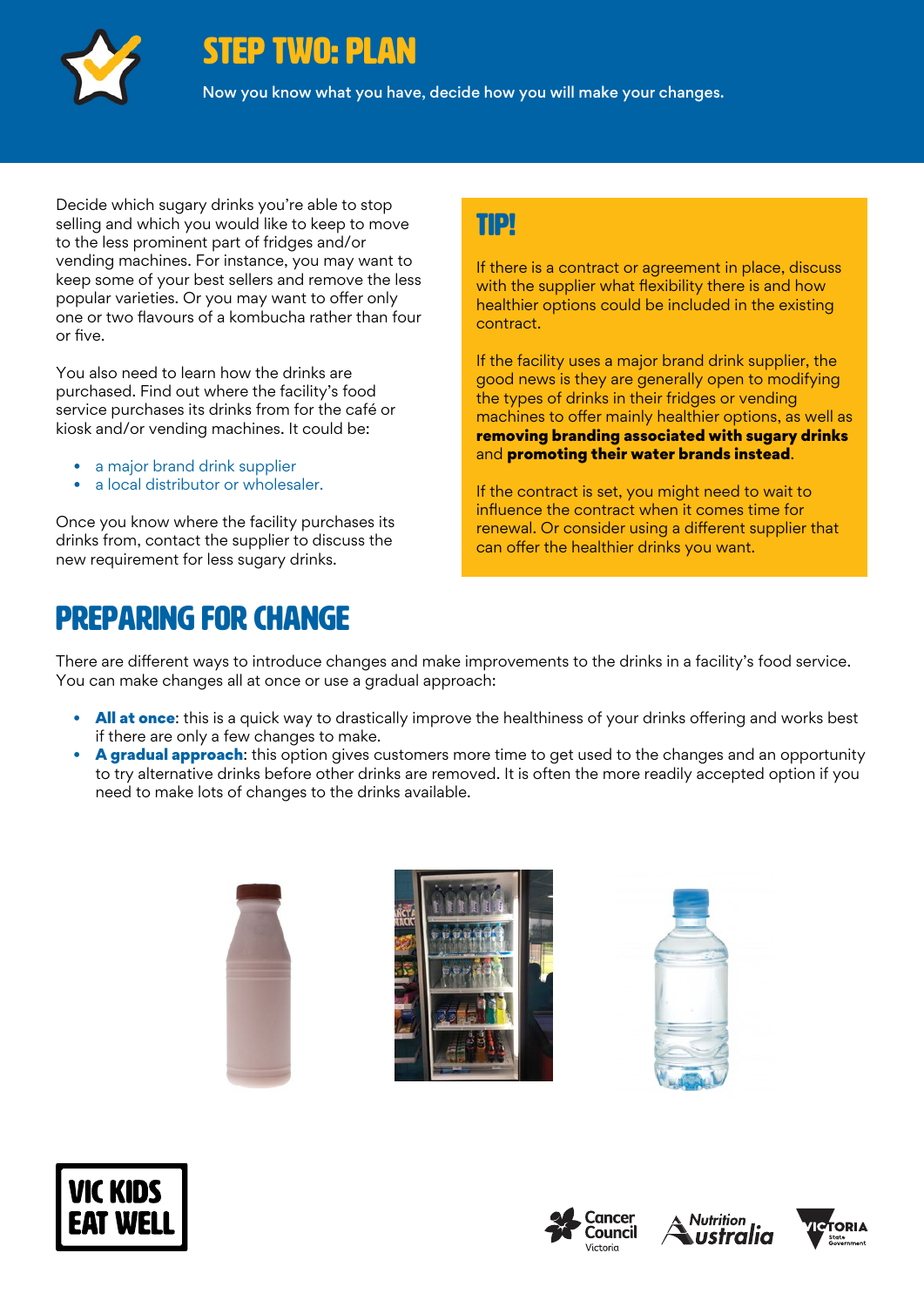

STEP THREE: ACT

Now you've done all the groundwork, it's time to put it into action.

#### Here's a great example of reducing sugary drinks.

Vic Kids' Community Centre reviewed the drinks in their kiosk fridge and found that they had mostly sugary drinks available and in the most prominent positions (sugary drinks are highlighted in red). Next, they identified healthier options they could make available (highlighted in green and amber) from their supplier. Vic Kids' Community Centre decided to remove or replace the soft drinks/sugary drinks and change the layout of the fridge as follows:



#### Before: typical drinks fridge **After: healthy drinks fridge** After: healthy drinks fridge





Once you've identified the unhealthy sugary drinks to reduce, work with the facility staff or vending machine supplier to move the unhealthy drinks to the bottom row (away from eye level) and healthier drinks to the top rows.

- The healthiest drinks, such as plain or flavoured waters with no added sugar and plain or flavoured milks, should go in the top half of the fridge or vending machine (at eye level).
- Other drinks such as artificially sweetened/diet drinks, kombucha and fruit juices should go above the sugary drinks, but below the healthiest drinks mentioned.

This may not always be possible in some vending machines due to cooling and weight requirements so discuss the best options with the supplier.







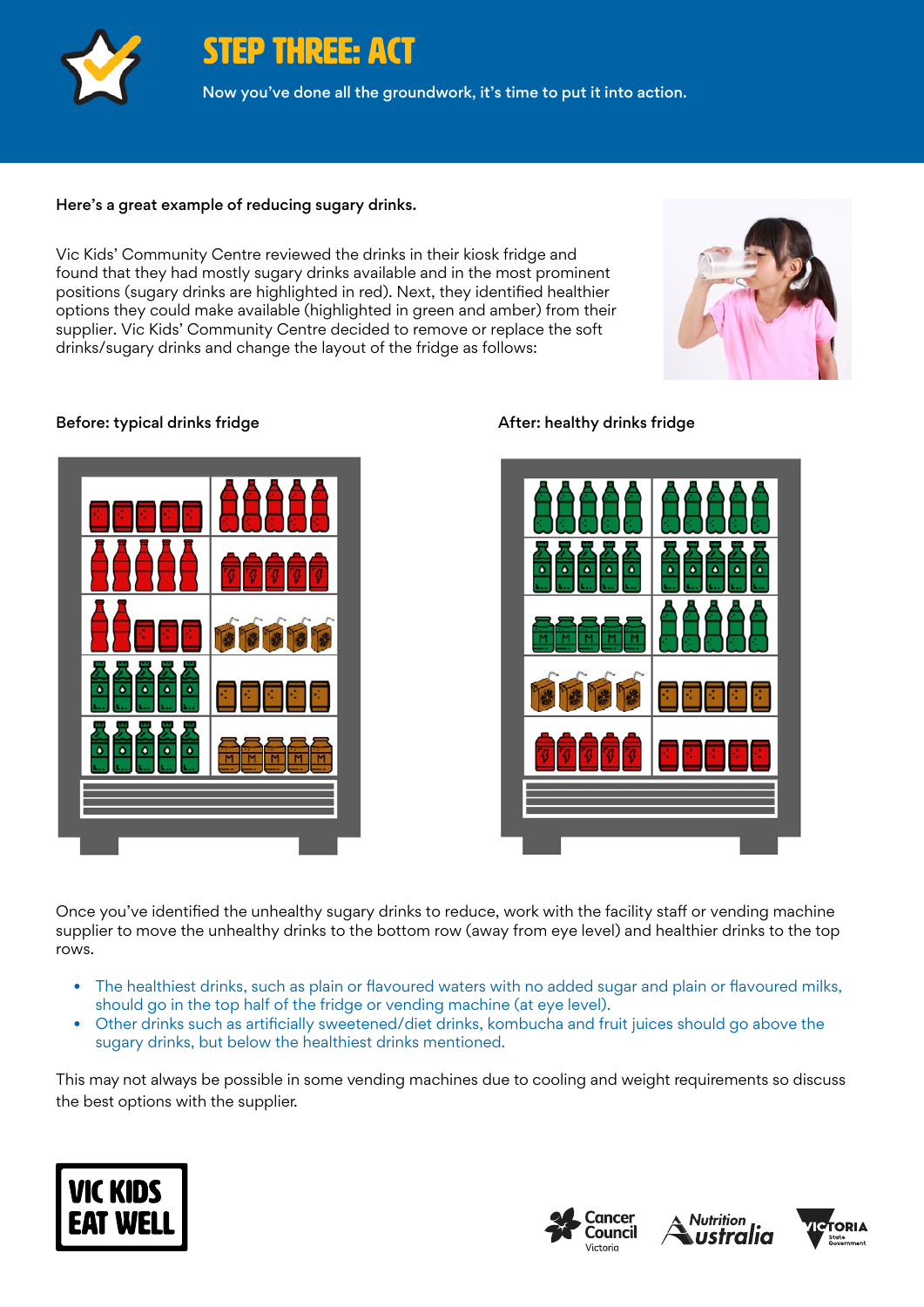You may also consider an alternative layout for those fridges or vending machines easily accessed by children – this would mean putting the healthiest drinks in the bottom half of the fridge or machine (at their eye level), and the sugary drinks in the top row.

You may need to initially remind the staff or vending supplier about these requirements each time they restock the fridge or machine. Providing them with a visual planogram (layout, see example above) of how the fridge or machine should look can be helpful.

# SUPPORTING SUCCESS

Think about the ways you can promote your new healthy options through the way they are placed, priced and promoted. You are more likely to have success by changing how drinks are priced and promoted.

- Promote the healthier drinks in meal deals together with healthier food options e.g. chicken and salad wrap and water for \$6.
- Price healthier drink options competitively so they are the cheaper choice e.g. lower the price of healthier options or increase the price of less healthy options.
- Put up posters advertising the new healthier drink options available.

Remember, this is just one of the 'bites' you can do to refresh the fridge. Check out 'Give healthy drinks the [spotlight'](https://www.vickidseatwell.health.vic.gov.au/resources) for how to provide and promote more healthy drink options in the facility.